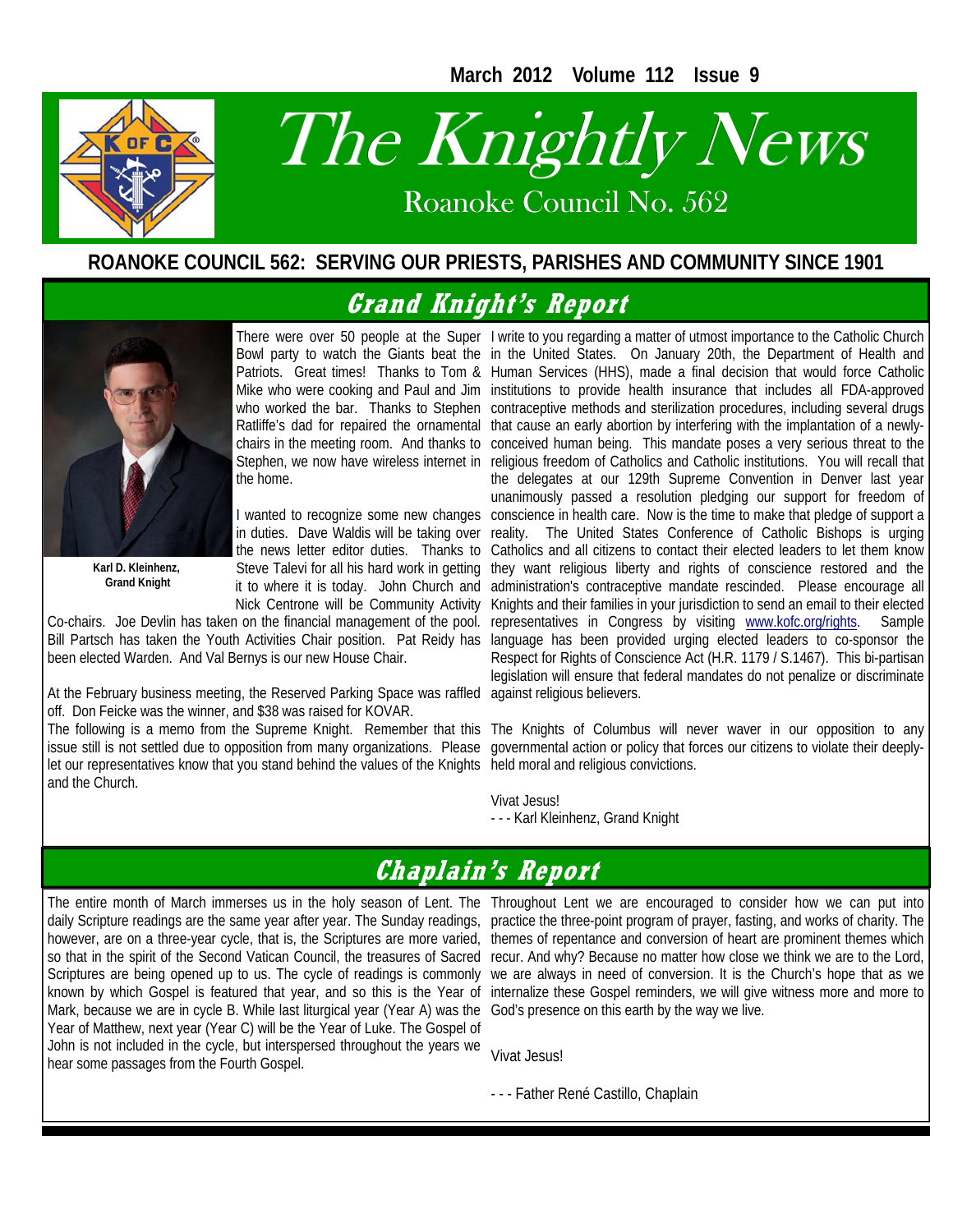#### Volume 112, Issue 9 **Page 2**

| <b>Council Officers</b>             |                           |              |  |  |  |  |  |  |
|-------------------------------------|---------------------------|--------------|--|--|--|--|--|--|
| <b>Grand Knight</b>                 | Karl Kleinhenz            | 397-4028     |  |  |  |  |  |  |
| Dep. Grand Knight                   | <b>Bob Canfield</b>       | 774-7554     |  |  |  |  |  |  |
| Chaplain                            | Fr. Rene Castillo         | 343-7744     |  |  |  |  |  |  |
| Chancellor                          | Jan Hodnett               | 772-4215     |  |  |  |  |  |  |
| Recorder                            | <b>Stephen Ratliff</b>    | 774-4796     |  |  |  |  |  |  |
| Financial Sec.                      | Mike Lazzuri              | 774-8482     |  |  |  |  |  |  |
| Treasurer                           | Val Bernys                | 989-9282     |  |  |  |  |  |  |
| Lecturer                            | Alex Nelson               | 774-5079     |  |  |  |  |  |  |
| Advocate                            | <b>Brian Ripple</b>       | 776-8285     |  |  |  |  |  |  |
| Warden                              | Pat Reidy                 | 725-8206     |  |  |  |  |  |  |
| Inside Guard                        | George Cusson             | 977-2944     |  |  |  |  |  |  |
| Outside Guard                       |                           |              |  |  |  |  |  |  |
| Trustee, 3rd Year                   | Dave Chopski              | 344-0901     |  |  |  |  |  |  |
| Trustee, 2nd Year                   | Mike Whelan               | 265-9722     |  |  |  |  |  |  |
| Trustee, 1st Year                   | <b>Dick Sparks</b>        | 563-1387     |  |  |  |  |  |  |
|                                     | <b>Committee Chairmen</b> |              |  |  |  |  |  |  |
| Program Director                    | <b>Bob Canfield</b>       | 774-7554     |  |  |  |  |  |  |
| <b>Council Activities</b>           | Jan Hodnett               | 774-4215     |  |  |  |  |  |  |
| <b>Community Activities</b>         | Nick Centrone             | 947-5226     |  |  |  |  |  |  |
|                                     | John Church               |              |  |  |  |  |  |  |
| <b>Family Activities</b>            | Eric Schmuckor            | 309-1417     |  |  |  |  |  |  |
| Youth Activities                    | Bill Partsch              | 772-7120     |  |  |  |  |  |  |
| <b>Church Activities</b>            | Pat Reidy                 | 725-8206     |  |  |  |  |  |  |
| <b>KOVAR</b>                        | Don Feick                 | 774-0187     |  |  |  |  |  |  |
|                                     | John Krumpos              | 960-1825     |  |  |  |  |  |  |
| Newsletter                          | <b>Glen David Waldis</b>  | 982-0835     |  |  |  |  |  |  |
| Kitchen                             | Tom Engl                  | 989-3708     |  |  |  |  |  |  |
|                                     | John Church               | 588-7968     |  |  |  |  |  |  |
|                                     | Mike Lazzuri              | 774-8482     |  |  |  |  |  |  |
|                                     | <b>Steve Wirtz</b>        |              |  |  |  |  |  |  |
| Basketball Tournament               | Paul Yengst               | 556-8883     |  |  |  |  |  |  |
| <b>KCIC</b>                         | Karl Kleinhenz            | 982-8140     |  |  |  |  |  |  |
|                                     | Joe Devlin                | 206-2622     |  |  |  |  |  |  |
| Pool                                | <b>Jim Donckers</b>       | 345-3902     |  |  |  |  |  |  |
|                                     | Joe Devlin                | 206-2622     |  |  |  |  |  |  |
|                                     | Charlie Aesy              | 977-3364     |  |  |  |  |  |  |
|                                     | George Cuadrado           | 989-1758     |  |  |  |  |  |  |
| Membership                          | Steve Talevi              | 989-1302     |  |  |  |  |  |  |
| Charity                             | Matt Duffy                | 989-6067     |  |  |  |  |  |  |
| Home Improvements                   | Paul Yengst               | 556-8883     |  |  |  |  |  |  |
| House                               | Val Bernys                | 989-9282     |  |  |  |  |  |  |
| Club Room                           | Jim Sullivan              | 774-7034     |  |  |  |  |  |  |
| Ceremonials                         | Don Feick                 | 774-0187     |  |  |  |  |  |  |
| Pro Life                            | Tim Heffron               | 904-2746     |  |  |  |  |  |  |
| Canfield Scholarship                | Jim Sullivan              | 774-7034     |  |  |  |  |  |  |
|                                     | <b>Grand Knight</b>       | 397-4028     |  |  |  |  |  |  |
|                                     | <b>Bob Canfield</b>       | 774-7554     |  |  |  |  |  |  |
|                                     | Val Bernys                | 989-9282     |  |  |  |  |  |  |
|                                     | Mike Gibson               | 989-4980     |  |  |  |  |  |  |
| <b>Retention Committee</b>          | <b>Bill DeBerry</b>       | 343-7849     |  |  |  |  |  |  |
|                                     | Steve Talevi              | 989-1302     |  |  |  |  |  |  |
| Historian                           | <b>Bill Howard</b>        | 989-9399     |  |  |  |  |  |  |
| RC School Board Rep.                | Dan Zipfel                | 334-1326     |  |  |  |  |  |  |
| OLN Parish Rep.                     | Don Feick                 | 774-0187     |  |  |  |  |  |  |
| St. Elias Parish Rep.               | Jim Donckers              | 345-3902     |  |  |  |  |  |  |
| St. Andrews Parish Rep. Bobby Ellis |                           | 366-5102     |  |  |  |  |  |  |
| Insurance Rep.                      | Ken Bagnasco              | 888-211-9478 |  |  |  |  |  |  |
|                                     |                           |              |  |  |  |  |  |  |

**IN CASE OF ILLNESS, NEED OR DEATH, PLEASE NOTIFY ONE OF THE FOLLOWING:**  Grand Knight 982-8140 Chaplain 343-7744 Financial Sec. 774-8482 **562 COUNCIL HOME**  3136 Harris Street, Roanoke, VA 24015 Mail: PO Box 715, Roanoke, VA 24004 Phone: 540-774-8296 www.kofc562.org Business Meeting - 1st Monday of Month—7:30p.m. Social Meeting - 3rd Monday of Month—6:30p.m.

#### **Canfield Scholarship Deadline Draws Near**

Applications for the 2012 Canfield Scholarship will be considered based on past academic performance, financial need, and a demonstrated dedication to service in the community or church. All applications must be received by April 15th, 2012 and must be accompanied by a copy of the applicant's most recent transcript showing classes taken and grades obtained. Transcript does not have to be an official copy. Applications received after the cutoff date or applications received incomplete will not be considered. Because of limited funds only ten \$500 scholarships can be awarded thus not all applications can be granted. The decisions of the committee are unanimous and final. Current application may be downloaded from the Council 562 website. www.kofc562.org

#### **Council Basketball Tournaments Tip-Off**

The first game of our 42nd Annual Basketball Tournaments is Friday, March 2 at 5:00 at the Roanoke Catholic gym. Our Fourth Degree Honor Guard will present the colors in a ceremony that includes an invocation by Chaplain Rene Castillo. The six days of basketball games will end with an awards ceremony on March 11 at the Roanoke Catholic gym. Our Honor Guard will again play a prominent role in the ceremony to retire the colors. Your current membership card is your admission ticket for all championship games and the awards ceremony.

#### **CATHOLIC HISTORICAL MUSEUM ESSAY CONTEST FOR HIGH SCHOOL STUDENTS**

Every object tells a story. In the Catholic Historical Museum, we have many objects that open to a world beyond them. We hope you will take this opportunity to get acquainted with the religious articles in the museum. You must be a junior or senior in high school and a member of a Catholic parish in the Roanoke Valley. Your essay must be based on one or more items in the museum. The museum is normally open Tuesday from 10:00 am to 2:00 pm. Arrangements can be made to open at other time for your convenes. First Place winner will receive a check for \$100.00. Please check our web site for contest rules, or call The Catholic Historical Museum for details.

Contact: http://chsrova.org/ Phone: (540) 982-0152

#### **In Memoriam**

Please pray for the families of the departed. Brother Sloan Hoops Pat Howard Marie Montano

**Knight of the Month Family of the Month** 

#### Nick Centrone **John Church** John Church

#### **Happy Birthday Brother Knights!**

Brendan J. Kerger Timothy E. Bradley Robert P. Van Kerckhove Thomas Francis O'Meara J. Stuart Bentley William T. Stack Christopher J. Sargent William L. Asbell William O. Hodges Joseph E. Elligson

Terry E. McCrady Timothy A. Heffron William H. Partsch Anthony E. Fanti Peter N. Houhoulis Dumitru Branisteanu David J. Chopski Philip M. Montano Ted R. Leneski Matthew F. Duffy

Roger D. Malouf Easter P. Moses Antonio T. Donato Michael J. Schiavoni Gregory J. Jakubowski James LeFemina Frank A. Scherrep David L. Keeley Joseph J. Kormann Christopher M. Nelson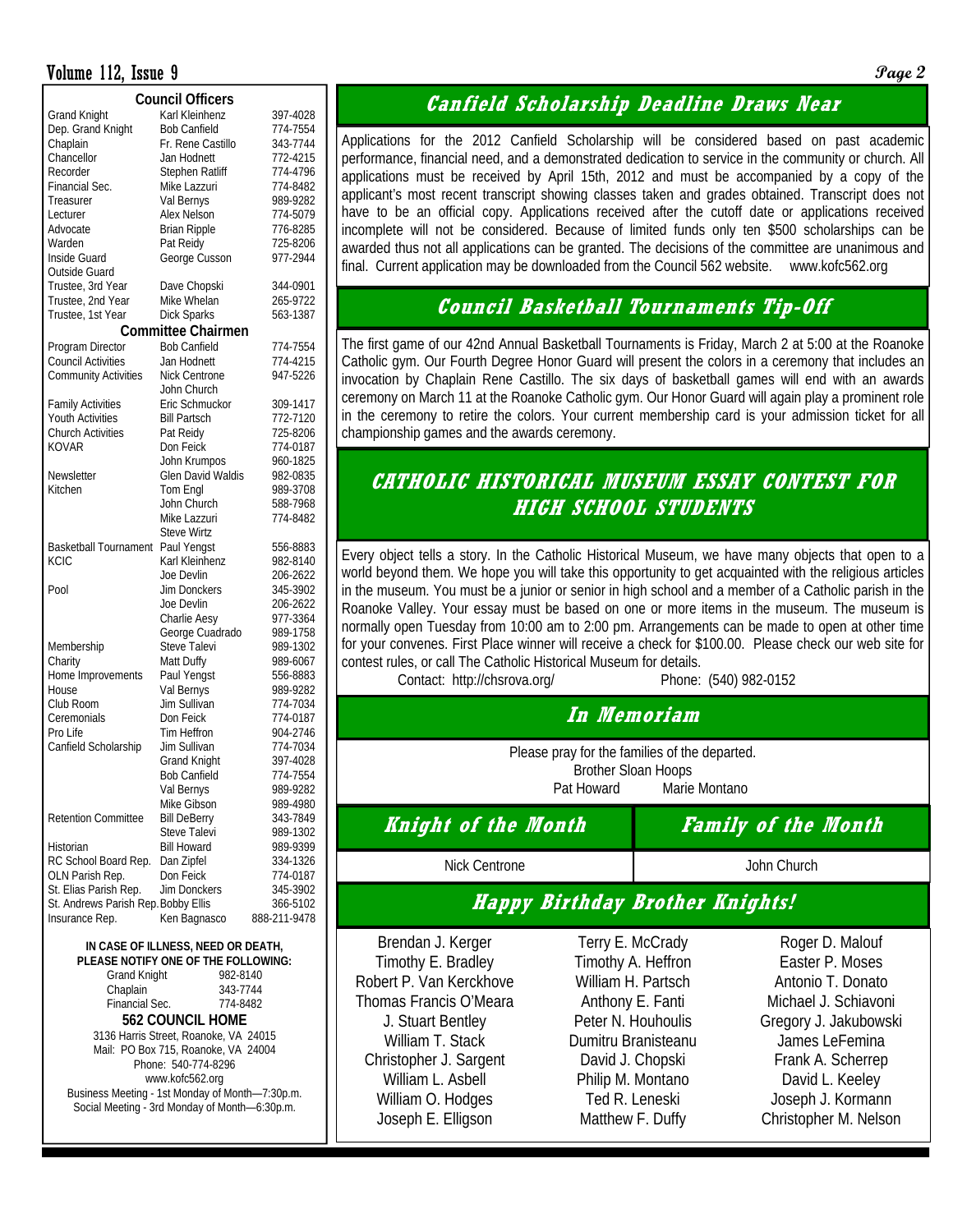#### Volume 112, Issue 9 **Page 3**

## **KOC Easter Party—Saturday, March 31 11:00-1:00**

Fellow Knights, we would like to invite you and your family to attend this years KOC Easter Party at the Council Home. Lunch will be provided, followed by several games and activities for the children, including a Easter egg hunt. This is a family activity to all, so please invite your friends as our welcome guests. This event will primarily be outside, weather permitting; so please dress your children for outdoor activities. We hope to see you there! - - - Eric Schmucker, Family Activities

# **KOC Golf Tournament**

Mark your calendars now! Sunday April 29 is the date for our Annual Golf Tournament to benefit the V.A. Hospitals' Volunteer Service Fund. We have been very successful over the past few years in supporting this cause. The tournament is open to all players- they do not have to be Knights! Team costs will be \$240 or \$65 per individual. We must have Team reservations by Monday April 23. We will be playing Captains<br>Choice format at Hunting Hills Country Club with a 9 a.m. Shotgun start. Prizes, lunch, and golf are included in the entry fee. For further information contact Mike Whelan at 540-793-1685, Val Bernys at 540-798-3128 or<br>Brian Ripple at 540-776-8285. - - - Mike Whelan

### **40 Days for Life Campaign**

THIS LENT, from February 22nd to April 1, the Knights of Columbus will join with others in our community as well as hundreds of other cities around the world for the largest and longest coordinated pro-life mobilization in history: the 40 Days for Life campaign. Recognizing that "with God all things are possible," people of faith are praying that this effort will help bring an end to the tragedy of abortion. This season we are encouraging every knight to join the vigil for at least one hour.

40 Days for Life is a focused pro-life campaign that has already mobilized over 500,000 people worldwide, saved more than 5,000 lives from abortion, led to the conversion of more than 60 abortion workers, and seen 21 abortion facilities close. 40 Days for Life is made up of three components:

• Prayer and Fasting: believers throughout our city are invited to join together for 40 days of fervent prayer and fasting for an end to abortion • Peaceful Vigil: stand for life during a 40-day peaceful public witness outside Planned Parenthood, 2207 Peters Creek Rd, Roanoke, VA 24017 • Community Outreach: help take a positive, upbeat pro-life message to every corner of our city through media efforts, advocacy, and public visibility

After so many years of legalized abortion, many people of faith are experiencing a renewed sense of HOPE! To learn more contact Tim Heffron, Lodge 562's Respect Life Chairman at 904-2746 or timheffron@cox.net

# **Financial Secretary Update**

On February 10, the Second Notices for dues were mailed to 105 members who have not yet paid their 2012 dues. I wish to thank those members who responded to the first notice of dues and hope we will have a successful response to the Second Notice mailing. I also wish to thank those who have made donations for the various activities of the Council which are not part of the dues assessment. In particular I wish to thank those Knights who are Life Members and continue to support the Council in submitting these voluntary contributions.

#### **Notice**

Nominations will be taken and an election held at the next business meeting to fill the Officer position of Outside Guard vacated by Brother Pat Reidy.

The Council is currently forming a Nominating Committee for the slate of officers for the 2012-2013 year. If you are interested in participating on this committee, please contact the Grand Knight.

There are scholarship programs offered through the K of C from Supreme,<br>State and this Council. Information can be found on the respective Web sites.

## **St. Patrick's Day Dinner**



On March 17, 2012, Knights of Columbus, Roanoke Council 562 in conjunction with Ancient Order of Hibernians, Father Lynch Division, will host the annual St. Patrick's Day Dinner, at the Council home. Plan to conclude your day of celebration by joining in the festivities.

The evening will begin at 6:30 PM. with Social Hour, followed by Dinner to include Corned Beef and Cabbage with all the trimmings and, NEW this year, Sheppard's Pie. The evening will culminate with the announcement of the winners of a Silent Auction that will be conducted throughout the evening. But of course, the cash bar will be open to assist with your celebration.

Please make your MANDITORY reservations, at \$15.00/person, by calling Jim Sullivan at 540-774-7034 by March 14, 2012. See you there, and may you be a half hour in Heaven, before the devil knows you're dead.

#### **Second Degree Exemplified at Council 562**

A Second Degree Exemplification was held at Roanoke Council 562 on Saturday Morning January 28<sup>th</sup>. Fourteen First Degree Brothers were further advanced on their journey to full Knighthood in our Order. The candidates included Brothers from Roanoke Council, Salem Council, Father Fox Council in Christiansburg and John Cardinal Neuman Council at Virginia Tech. Receiving the honors of the Second Degree from Roanoke Council were Brothers Joseph Rosenberg,



Front Row Seated: Left to Right: Joe Rosenburg, David Altizer, Mike Herron, John Church

Back Row Standing: Left to Right: Tim Heffron, Tom Boylan, Eric Schmucker, Dominick Cetrone, Matt O'Herron

David Altizer, Michael Herron, John Church, Thomas Boylan, Timothy Heffron, Eric Schmucker, and Domenick Centrone. Past Grand Knight Steve Talevi was the honoree of the Degree. Congratulations to these worthy Brothers on taking their Second Degree. A Third Degree is scheduled at the Council Home for April 28<sup>th</sup>.

#### **Fourth Degree News**

On Saturday, March 17, the Roanoke 1167 Fourth Degree Assembly will participate in the annual St. Patrick's Day parade in downtown Roanoke. All members of the assembly are welcome to march in service regalia (tux, cape, chapeau, sword, service baldric, and white gloves). The lineup site location will be at the same location as years past: on Jefferson Street at Albemarle & Walnut Avenue (just in front of the Carilion Breast Center). Shuttles will run from the Williamson Road Parking Garage to the line-up site; the parade ends a short walk from the parking garage. If you plan to march, please contact Faithful Navigator Brian Ripple at 776- 8285. The assembly owns a couple sets of regalia that can be loaned on a first come, first served basis. Let's make sure we have a great turn out for this year's St. Patrick's Day Parade.